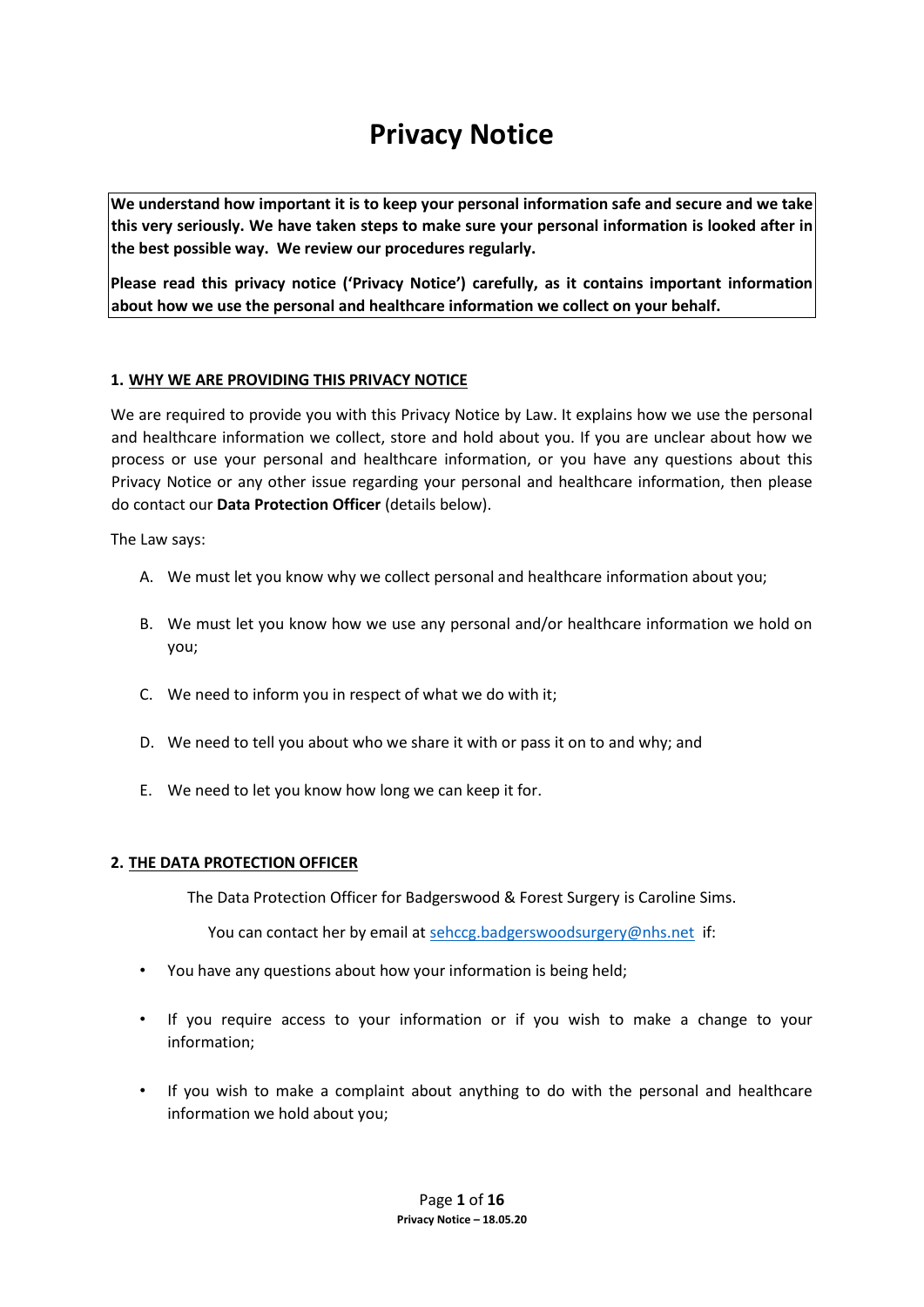- If you wish to make a **Subject Access Request;**
- Or any other query relating to this Policy and your rights as a patient.

## **3. ABOUT US**

We, at Badgerswood & Forest Surgery ('**the Surgery**'), are a **Data Controller** of your information. This means we are responsible for collecting, storing and handling your personal and healthcare information when you register with us as a patient.

There may be times where we also process your information. That means we use it for a particular purpose and, therefore, on those occasions we may also be **Data Processors**. The purposes for which we use your information are set out in this Privacy Notice.

#### **4. INFORMATION WE COLLECT FROM YOU**

The information we collect from you will include:

- A. Your contact details (such as your name and email address, including place of work and work contact details);
- B. Details and contact numbers of your next of kin;
- C. Your age range, gender, ethnicity, language, disability status, information we need to allow us to provide information in a more accessible format to you;
- D. Details in relation to your medical history;
- E. The reason for your visit to the Surgery;
- F. Medical notes and details of diagnosis and consultations with our GPs and other health professionals within the Surgery involved in your direct healthcare.

#### **5. INFORMATION ABOUT YOU FROM OTHERS**

We also collect personal information about you when it is sent to us from the following:

- A. a hospital, a consultant or any other medical or healthcare professional, or any other person involved with your general healthcare.
- B. Insurance company –in respect of requests for medical information, with your prior approval C. Police service – in respect of a Firearms application you are making
- D. Social Services
- E. Solicitors correspondence from them about you
- F. Benefit Agency
- G. Driving Vehicle Licensing Authority (DVLA)
- H. Indeed any organisation who you give permission to ask for your medical information

Page **2** of **16 Privacy Notice – 18.05.20**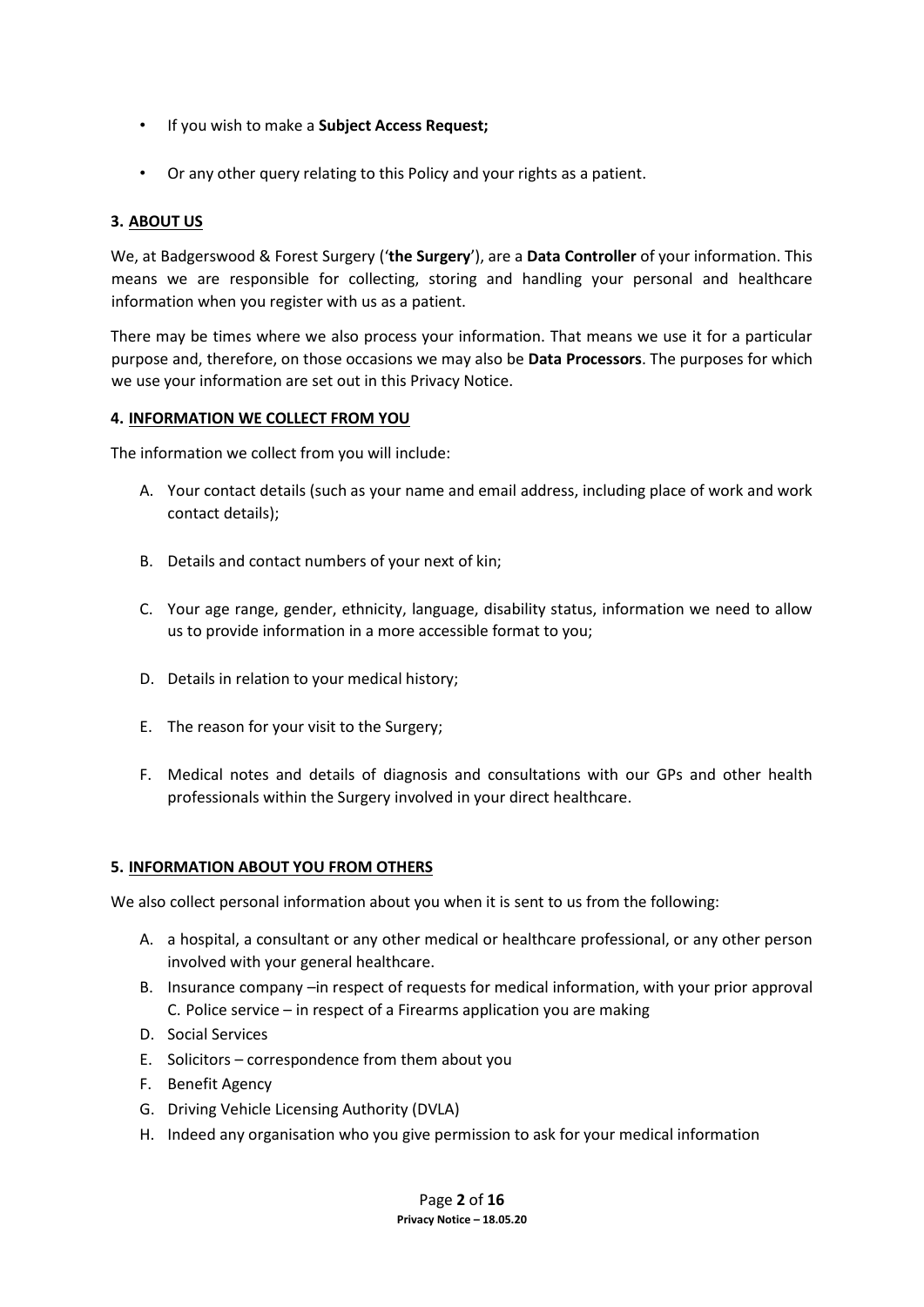## **6. YOUR SUMMARY CARE RECORD**

Your summary care record is an electronic record of your healthcare history (and other relevant personal information) held on a national healthcare records database provided and facilitated by NHS England.

This record may be shared with other healthcare professionals and additions to this record may also be made by relevant healthcare professionals and organisations involved in your direct healthcare.

You may have the right to demand that this record is not shared with anyone who is not involved in the provision of your direct healthcare. If you wish to enquire further as to your rights in respect of not sharing information on this record then please contact the Surgery.

To find out more about the wider use of confidential personal information and to register your choice to opt out if you do not want your data to be used in this way, please visit [www.nhs.uk/mydata-choice.](http://www.nhs.uk/my-data-choice)

Note if you do choose to opt out, you can still consent to your data being used for specific purposes. However, if you are happy with this use of information you do not need to do anything. You may however change your choice at any time.

## **7. WHO WE MAY PROVIDE YOUR PERSONAL INFORMATION TO, AND WHY**

Whenever you use a health or care service, such as attending Accident & Emergency or using Community Care Services, important information about you is collected to help ensure you get the best possible care and treatment. This information may be passed to other approved organisations where there is a legal basis, to help with planning services, improving care, research into developing new treatments and preventing illness. All of this helps in providing better care to you and your family and future generations. However, as explained in this privacy notice, confidential information about your health and care is only used in this way where allowed by law and would never be used for any other purpose without your clear and explicit consent.

We may pass your personal information on to the following people or organisations, because these organisations may require your information to assist them in the provision of your direct healthcare needs. It, therefore, may be important for them to be able to access your information in order to ensure they may properly deliver their services to you:

- A. Hospital professionals (such as doctors, consultants, nurses, etc);
- B. Other GPs/Doctors;
- C. Pharmacists;
- D. Nurses and other healthcare professionals (eg District Nurses & Midwives);
- E. Dentists;
- F. Any other person that is involved in providing services related to your general healthcare, including mental health professionals.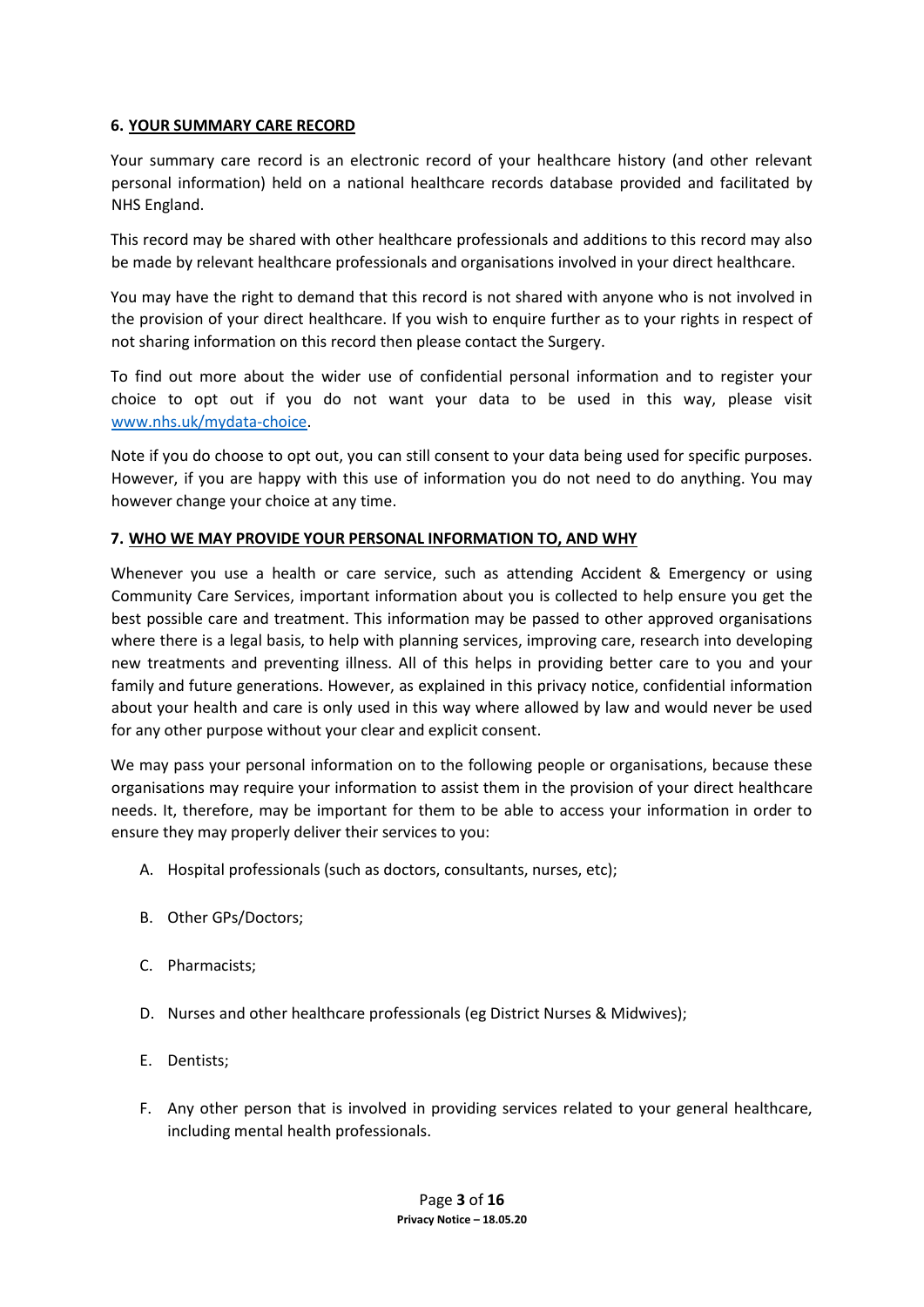## **e.g. Care Navigators, Pharmacists, Social Prescribers**

## **8. OTHER PEOPLE WHO WE PROVIDE YOUR INFORMATION TO**

- A. Commissioners;
- B. Clinical Commissioning Groups;
- C. Local authorities;
- D. Community health services;

e.g. Care and Health Information Exchange (CHIE) – formerly **Hampshire Health Record**

The CHIE is an electronic summary record for people living in Hampshire, Portsmouth and Southampton. GP Surgeries, hospitals, social care and community care teams collect information about you and store it electronically on separate computer systems. The Care and Health Information Exchange stores summary information from these organisations in one place so that – with your consent – professionals can view it to deliver better care to you. This record contains more information than the SCR, but is only available to organisations in Hampshire. For more information Visit <http://chie.org.uk/>

- E. For the purposes of complying with the law e.g. Police, Solicitors, Insurance Companies;
- F. Anyone you have given your consent to, to view or receive your record, or part of your record. **Please note, if you give another person or organisation consent to access your record we will need to contact you to verify your consent before we release that record. It is important that you are clear and understand how much and what aspects of, your record you give consent to be disclosed.**
- G. **Extended Access –** we provide extended access services to our patients which means you can access medical services outside of our normal working hours. In order to provide you with this service, we have formal arrangements in place with the Clinical Commissioning Group and with other practices whereby certain key "**hub"** practices offer this service on our behalf for you as a patient to access outside of our opening hours. This means, those key "**hub"** practices will have to have access to your medical record to be able to offer you the service. Please note to ensure that those practices comply with the law and to protect the use of your information, we have very robust data sharing agreements and other clear arrangements in place to ensure your data is always protected and used for those purposes only.
- H. **Data Extraction by the Clinical Commissioning Group –** the clinical commissioning group at times extracts medical information about you, but the information we pass to them via our computer systems **cannot identify you to them.** This information only refers to you by way

Page **4** of **16 Privacy Notice – 18.05.20**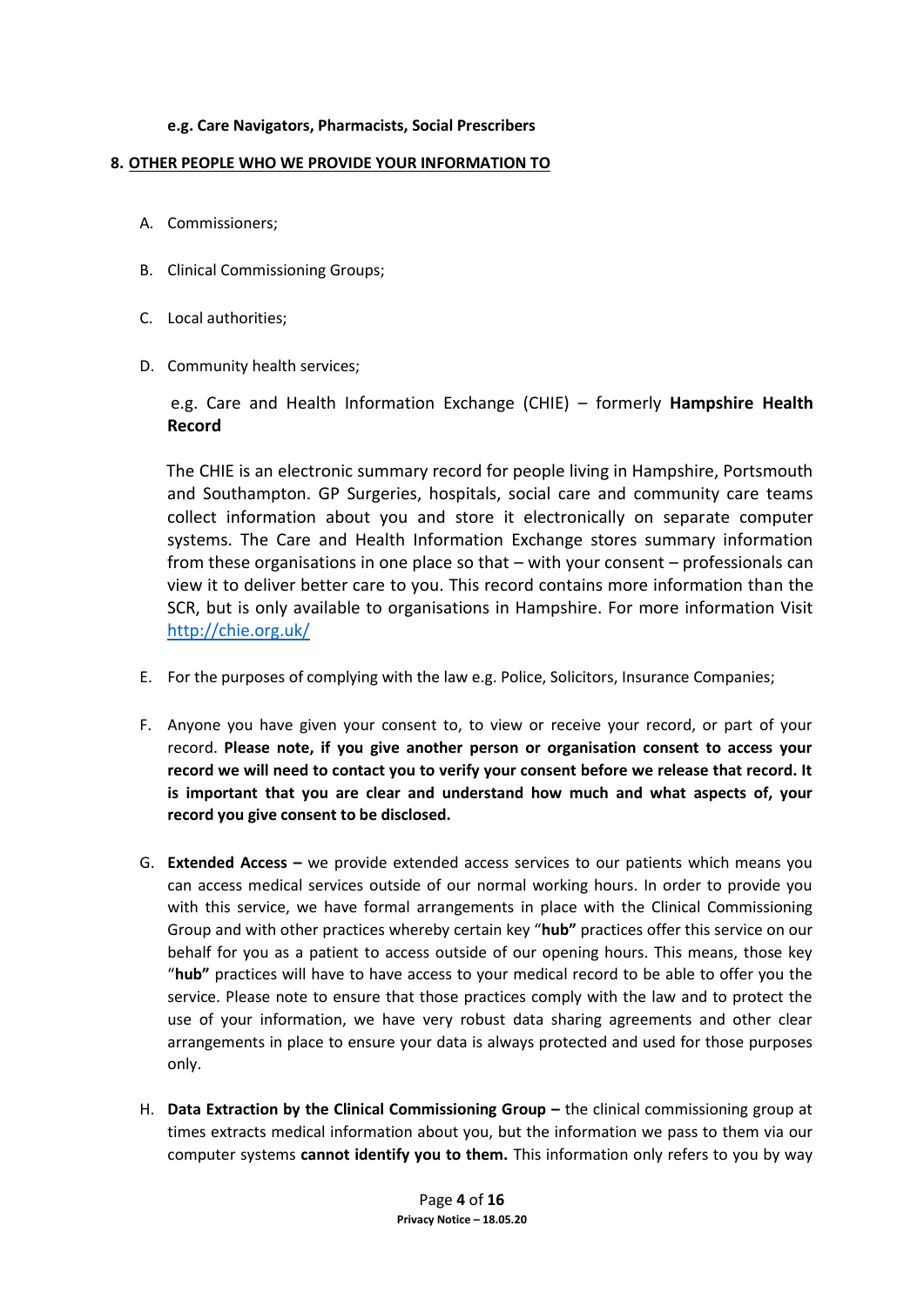of a code that only your practice can identify (it is pseudo-anonymised). This therefore protects you from anyone who may have access to this information at the Clinical Commissioning Group from **ever** identifying you as a result of seeing the medical information and we will **never** give them the information that would enable them to do this.

There are good reasons why the Clinical commissioning Group may require this pseudonymised information, these are as follows:

For example; to better plan the provision of services across a wider locality than practice level

## **9. ANONYMISED INFORMATION**

Sometimes we may provide information about you in an anonymised form. If we do so, then none of the information we provide to any other party will identify you as an individual and cannot be traced back to you.

## **10. YOUR RIGHTS AS A PATIENT**

The Law gives you certain rights to your personal and healthcare information that we hold, as set out below:

## A. **Access and Subject Access Requests**

You have the right to see what information we hold about you and to request a copy of this information.

If you would like a copy of the information we hold about you please contact our Data Protection Officer in writing. We will provide this information free of charge however, we may in some **limited and exceptional** circumstances have to make an administrative charge for any extra copies if the information requested is excessive, complex or repetitive.

We have one month to reply to you and give you the information that you require. We would ask, therefore, that any requests you make are in writing and it is made clear to us what and how much information you require.

#### B. **Online Access**

You may ask us if you wish to have online access to your medical record. However, there will be certain protocols that we have to follow in order to give you online access, including written consent and production of documents that prove your identity.

Please note that when we give you online access, the responsibility is yours to make sure that you keep your information safe and secure if you do not wish any third party to gain access.

## C. **Correction**

We want to make sure that your personal information is accurate and up to date. You may ask us to correct any information you think is inaccurate. It is very important that you make sure you tell us if your contact details including your mobile phone number has changed.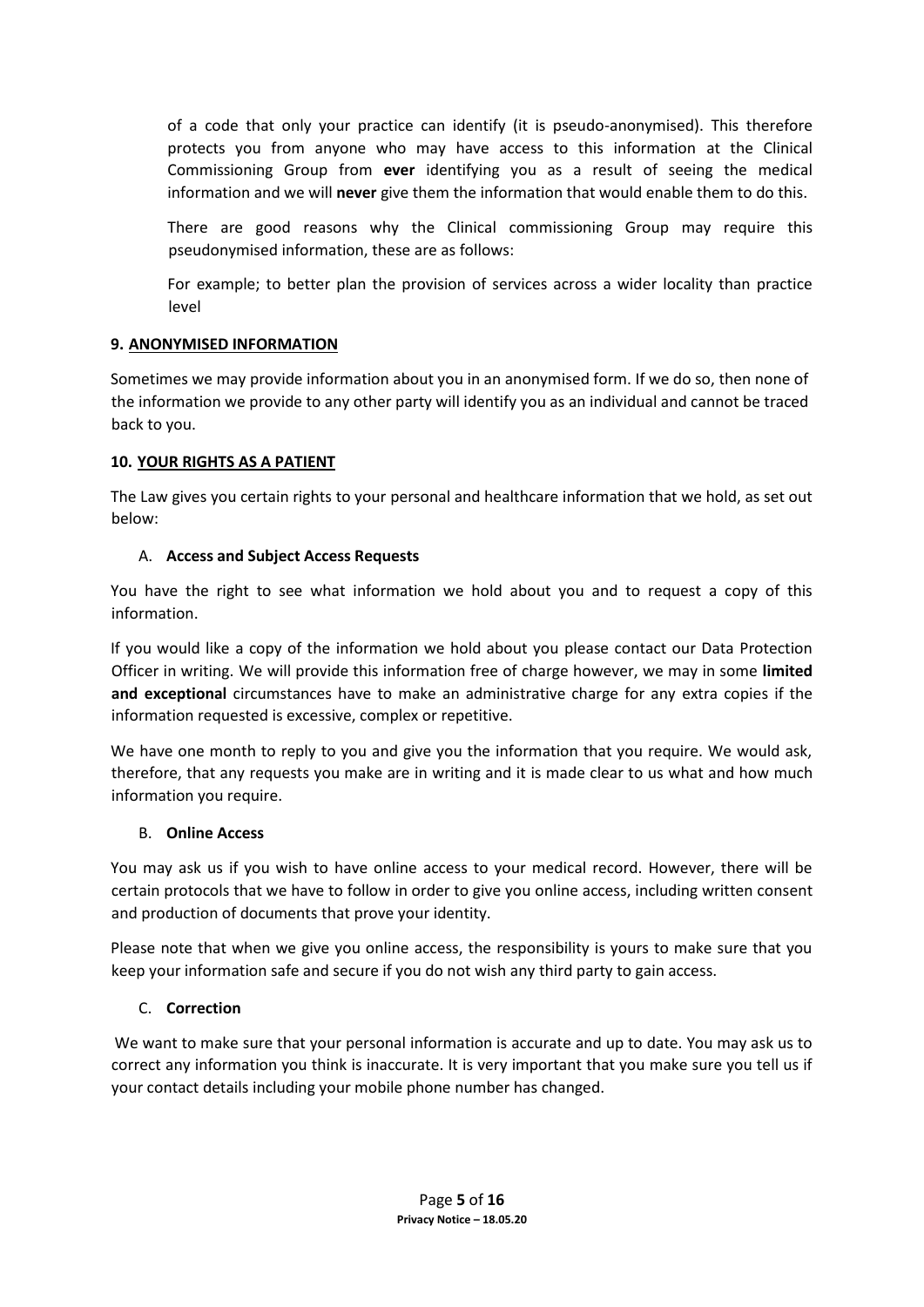## D. **Removal**

You have the right to ask for your information to be removed however, if we require this information to assist us in providing you with appropriate medical services and diagnosis for your healthcare, then removal may not be possible.

## E. **Objection**

We cannot share your information with anyone else for a purpose that is not directly related to your health, e.g. medical research, educational purposes, etc. We would ask you for your consent in order to do this however, you have the right to request that your personal and healthcare information is not shared by the Surgery in this way. Please note the Anonymised Information section in this Privacy Notice.

#### F. **Transfer**

You have the right to request that your personal and/or healthcare information is transferred, in an electronic form (or other form), to another organisation, but we will require your clear consent to be able to do this.

## **11. THIRD PARTIES MENTIONED ON YOUR MEDICAL RECORD**

Sometimes we record information about third parties mentioned by you to us during any consultation. We are under an obligation to make sure we also protect that third party's rights as an individual and to ensure that references to them which may breach their rights to confidentiality, are removed before we send any information to any other party including yourself. Third parties can include: spouses, partners, and other family members.

#### **12. HOW WE USE THE INFORMATION ABOUT YOU**

We use your personal and healthcare information in the following ways:

- A. when we need to speak to, or contact other doctors, consultants, nurses or any other medical/healthcare professional or organisation during the course of your diagnosis or treatment or on going healthcare;
- B. when we are required by Law to hand over your information to any other organisation, such as the police, by court order, solicitors, or immigration enforcement.

## *We will never pass on your personal information to anyone else who does not need it, or has no right to it, unless you give us clear consent to do so.*

#### **13. LEGAL JUSTIFICATION FOR COLLECTING AND USING YOUR INFORMATION**

The Law says we need a **legal basis** to handle your personal and healthcare information.

**CONTRACT:** We have a contract with NHS England to deliver healthcare services to you. This contract provides that we are under a legal obligation to ensure that we deliver medical and healthcare services to the public.

**CONSENT:** Sometimes we also rely on the fact that you give us consent to use your personal and healthcare information so that we can take care of your healthcare needs.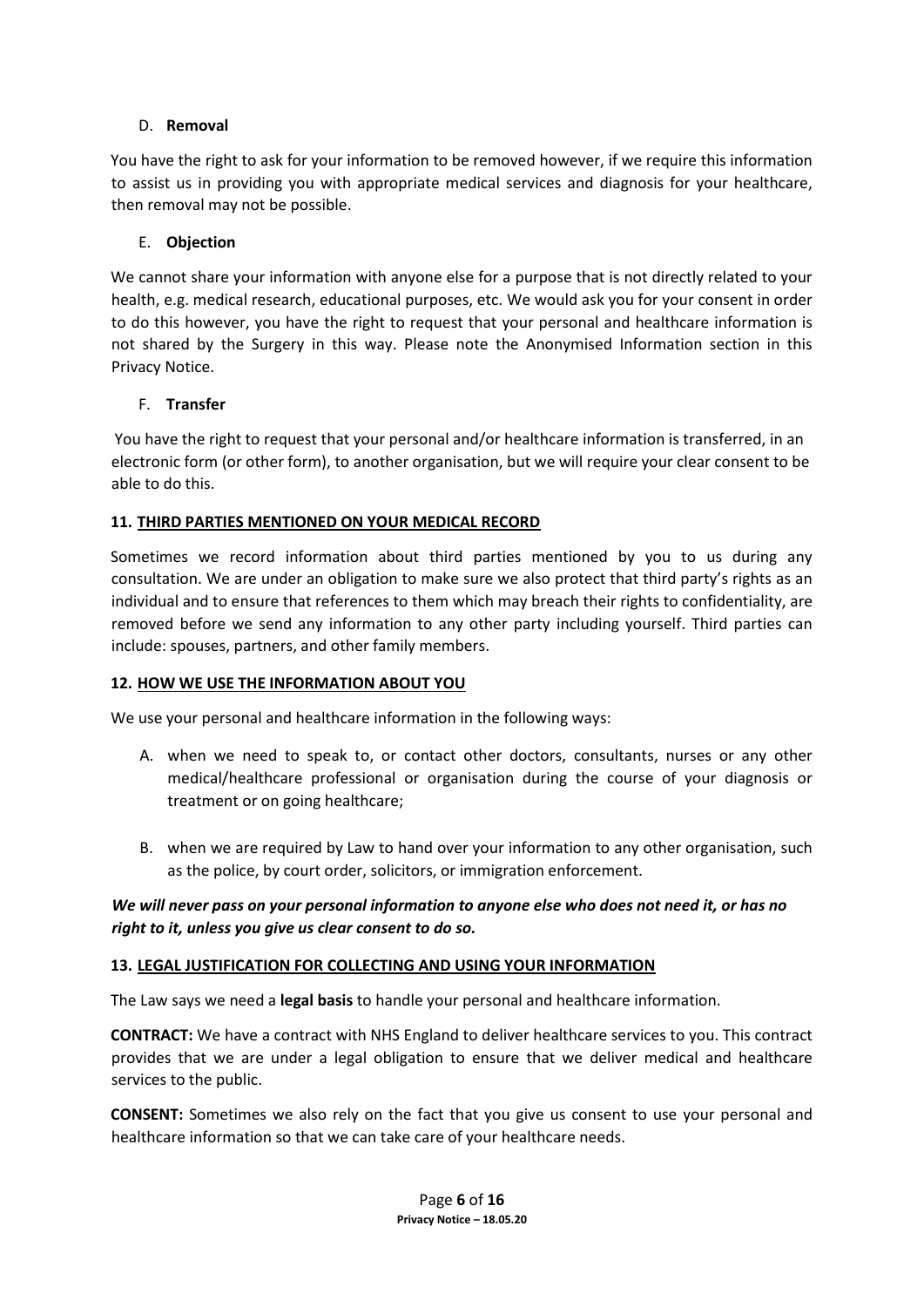Please note that you have the right to withdraw consent at any time if you no longer wish to receive services from us.

**NECESSARY CARE**: Providing you with the appropriate healthcare, where necessary. The Law refers to this as 'protecting your vital interests' where you may be in a position not to be able to consent.

**LAW:** Sometimes the Law obliges us to provide your information to an organisation (see above).

#### **14. SPECIAL CATEGORIES**

The Law states that personal information about your health falls into a special category of information because it is very sensitive. Reasons that may entitle us to use and process your information may be as follows:

- **PUBLIC INTEREST**: Where we may need to handle your personal information when it is considered to be in the public interest. For example, when there is an outbreak of a specific disease and we need to contact you for treatment, or we need to pass your information to relevant organisations to ensure you receive advice and/or treatment;
- **CONSENT**: When you have given us consent;
- **VITAL INTEREST**: If you are incapable of giving consent, and we have to use your information to protect your vital interests (e.g. if you have had an accident and you need emergency treatment);
- **DEFENDING A CLAIM**: If we need your information to defend a legal claim against us by you, or by another party;
- PROVIDING YOU WITH MEDICAL CARE: Where we need your information to provide you with medical and healthcare services

#### **15. HOW LONG WE KEEP YOUR PERSONAL INFORMATION**

We carefully consider any personal information that we store about you, and we will not keep your information for longer than is necessary for the purposes as set out in this Privacy Notice.

#### **16. UNDER 16s**

There is a separate privacy notice for patients under the age of 16.

#### **17. IF ENGLISH IS NOT YOUR FIRST LANGUAGE**

If English is not your first language you can request a translation of this Privacy Notice. Please contact our Data Protection Officer.

#### **18. COMPLAINTS**

If you have a concern about the way we handle your personal data or you have a complaint about what we are doing, or how we have used or handled your personal and/or healthcare information, then please contact our **Data Protection Officer**.

> Page **7** of **16 Privacy Notice – 18.05.20**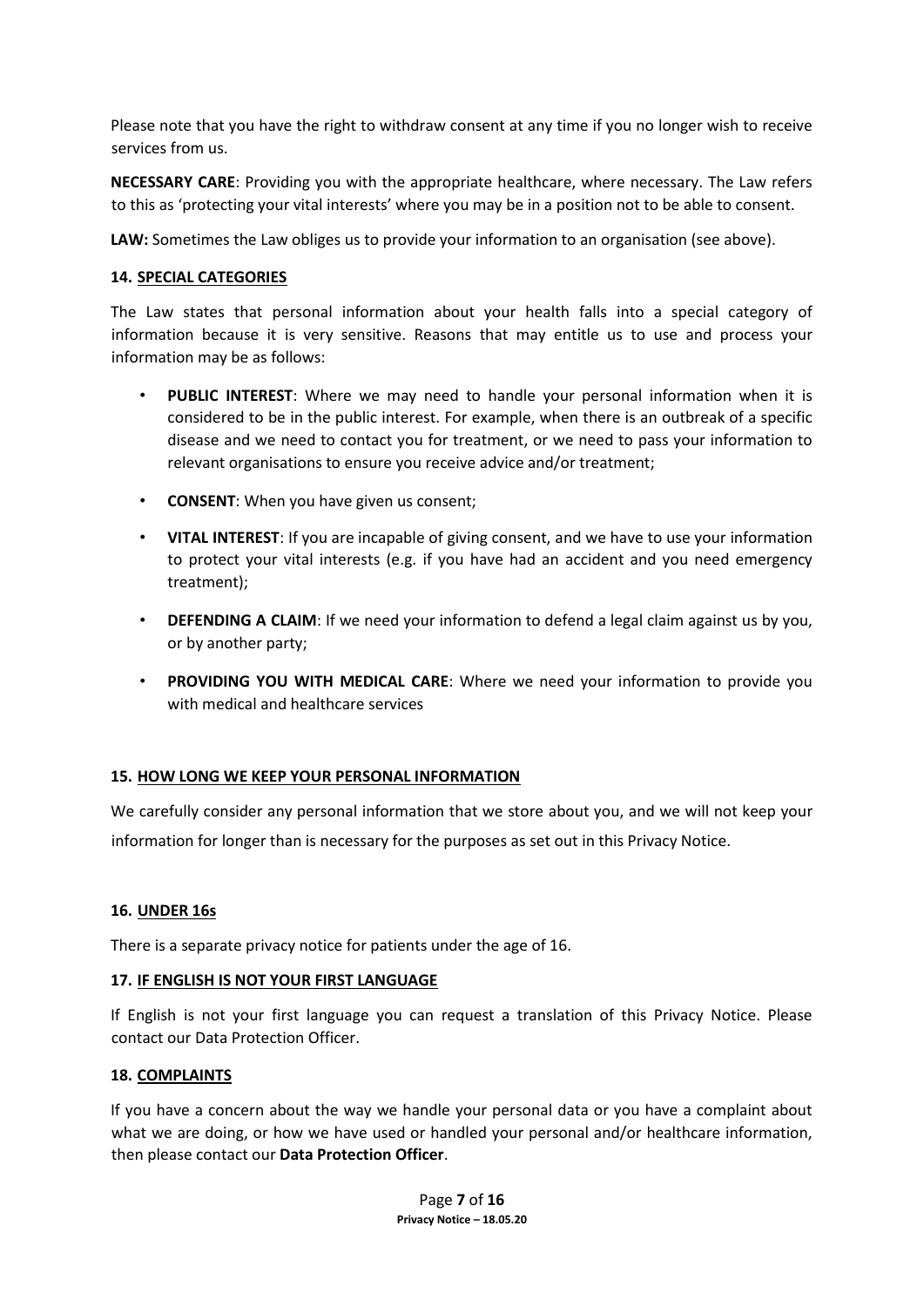However, you have a right to raise any concern or complaint with the UK information regulator, at the Information Commissioner's Office: [https://ico.org.uk/.](https://ico.org.uk/)

## **19. OUR WEBSITE**

The only website this Privacy Notice applies to is the Surgery's website.

Currently this is: bordondoctors.com

If you use a link to any other website from the Surgery's website then you will need to read their respective privacy notice. We take no responsibility (legal or otherwise) for the content of other websites.

## **20. COOKIES**

The Surgery's website uses cookies. For more information on which cookies we use and how we use them, please see our Cookies Policy. This is in the 'Practice Policies' section at the bottom of our homepage.

## **21. SECURITY**

We take the security of your information very seriously and we do everything we can to ensure that your information is always protected and secure. We regularly update our processes and systems and we also ensure that our staff are properly trained. We also carry out assessments and audits of the information that we hold about you and make sure that if we provide any other services, we carry out proper assessments and security reviews.

## **22. TEXT MESSAGING, EMAIL, TELEPHONING AND CONTACTING YOU**

Because we are obliged to protect any confidential information we hold about you and we take this very seriously, it is imperative that you let us know immediately if you change any of your contact details.

We may contact you using SMS texting to your mobile phone in the event that we need to notify you about appointments and other services that we provide to you involving your direct care, therefore you must ensure that we have your up to date details. This is to ensure we are sure we are actually contacting you and not another person.

If you do not wish to be contacted by text or email please notify the surgery.

## **23. WHERE TO FIND OUR PRIVACY NOTICE**

You may find a copy of this Privacy Notice on our website, or a copy may be provided on request.

#### **24. CHANGES TO OUR PRIVACY NOTICE**

We regularly review and update our Privacy Notice.

#### 25. *Coronavirus (COVID-19) pandemic and your information*

The ICO recognises the unprecedented challenges the NHS and other health professionals are facing during the Coronavirus (COVID-19) pandemic.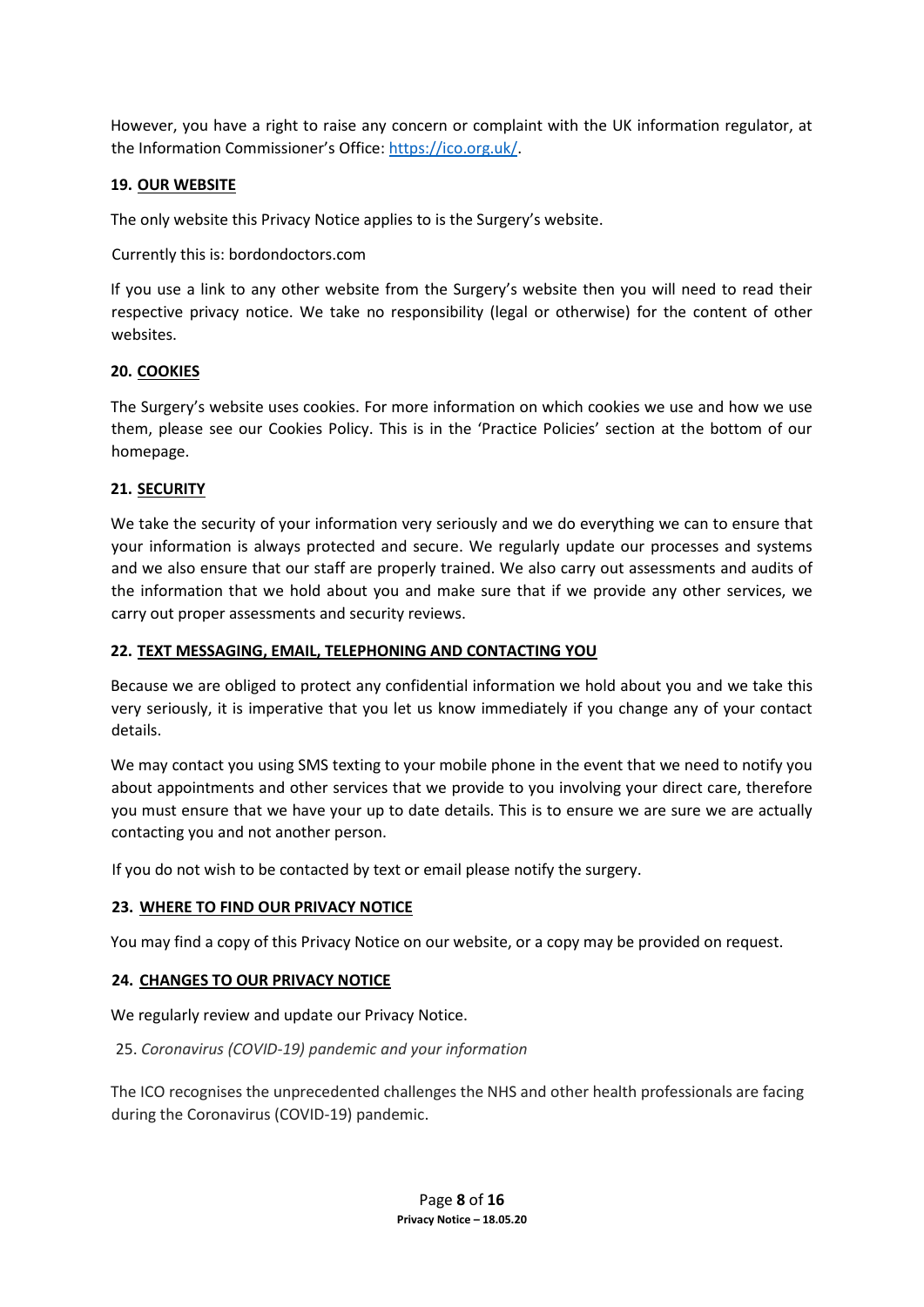The ICO also recognise that 'Public bodies may require additional collection and sharing of personal data to protect against serious threats to public health.'

The Government have also taken action in respect of this and on 20th March 2020 the Secretary of State for Health and Social Care issued a Notice under Regulation 3(4) of The Health Service (Control of Patient Information) Regulations 2002 requiring organisations such as GP Practices to use your information to help GP Practices and other healthcare organisations to respond to and deal with the COVID-19 pandemic.

In order to look after your healthcare needs during this difficult time, we may urgently need to share your personal information, including medical records, with clinical and non-clinical staff who belong to organisations that are permitted to use your information and need to use it to help deal with the Covid-19 pandemic. This could (amongst other measures) consist of either treating you or a member of your family and enable us and other healthcare organisations to monitor the disease, assess risk and manage the spread of the disease.

Please be assured that we will only share information and health data that is necessary to meet yours and public healthcare needs.

The Secretary of State for Health and Social Care has also stated that these measures are temporary and will expire on 30th September 2020 unless a further extension is required. Any further extension will be will be provided in writing and we will communicate the same to you. Please also note that the data protection and electronic communication laws do not stop us from sending public health messages to you, either by phone, text or email as these messages are not direct marketing.

It may also be necessary, where the latest technology allows us to do so, to use your information and health data to facilitate digital consultations and diagnoses and we will always do this with your security in mind.

If you are concerned about how your information is being used, please contact our DPO using the contact details provided in this Privacy Notice.

## **Summary Care Record** –

For the duration of the COVID 19 pandemic extended access has been deemed necessary on a national basis. Full details can be found her[e https://digital.nhs.uk/services/summary-care](https://digital.nhs.uk/services/summary-care-records-scr/scr-coronavirus-covid-19-supplementary-privacy-notice)[recordsscr/scr-coronavirus-covid-19-supplementary-privacy-notice](https://digital.nhs.uk/services/summary-care-records-scr/scr-coronavirus-covid-19-supplementary-privacy-notice)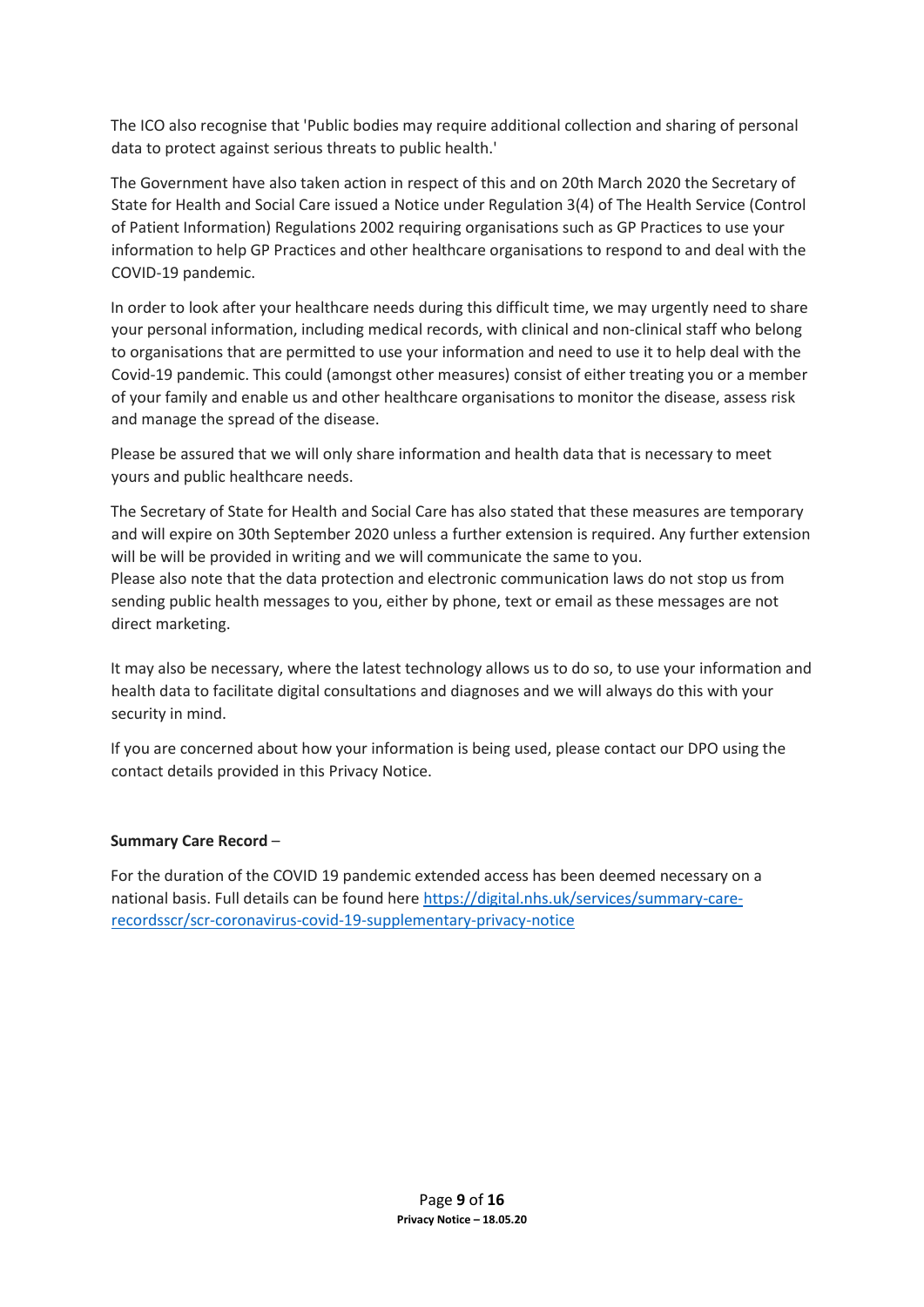This Privacy Notice was last updated on 18<sup>th</sup> May 2020.

## **Appendix A**

# **Who we share your information with and why**

| <b>Activity</b>                          | Rationale                                                                                                                                                                                                                                                                                                                                                                                                                                                                                                                                                                                                                                                   |
|------------------------------------------|-------------------------------------------------------------------------------------------------------------------------------------------------------------------------------------------------------------------------------------------------------------------------------------------------------------------------------------------------------------------------------------------------------------------------------------------------------------------------------------------------------------------------------------------------------------------------------------------------------------------------------------------------------------|
| <b>Clinical Commissioning</b>            | <b>Purpose</b> - Anonymous information is shared to plan and design care<br>services within the locality.                                                                                                                                                                                                                                                                                                                                                                                                                                                                                                                                                   |
| Group                                    | Legal Basis - non identifiable data only.                                                                                                                                                                                                                                                                                                                                                                                                                                                                                                                                                                                                                   |
|                                          | Data Processor - Fareham & Gosport & SE Hants CCG                                                                                                                                                                                                                                                                                                                                                                                                                                                                                                                                                                                                           |
| Individual Funding<br>Requests - The CSU | Purpose - We may need to share your information with the IFR team<br>for the funding of treatment that is not normally covered in the<br>standard contract.                                                                                                                                                                                                                                                                                                                                                                                                                                                                                                 |
|                                          | Legal Basis - The clinical professional who first identifies that you may<br>need the treatment will explain to you the information that is needed<br>to be collected and processed in order to assess your needs and<br>commission your care; they will gain your explicit consent to share<br>this.                                                                                                                                                                                                                                                                                                                                                       |
|                                          | Data processor - We ask NHS South, Central and West Commissioning<br>Support Unit (CSU) to do this on our behalf.                                                                                                                                                                                                                                                                                                                                                                                                                                                                                                                                           |
| <b>Summary Care Records</b>              | <b>Purpose -</b> During the Covid19 pandemic practices have been told to<br>share details of patients personal confidential and special category<br>data onto the summary care record. The NHS in England uses a<br>national electronic record called the Summary Care Record (SCR) to<br>support patient care. It contains key information from your GP<br>record. Your SCR provides authorised healthcare staff with faster,<br>secure access to essential information about you in an emergency<br>or when you need unplanned care, where such information would<br>otherwise be unavailable.                                                            |
|                                          | Legal Basis - Direct Care<br>The relevant COPI notice states that its purpose: " is to require<br>organisations to process confidential patient information for the<br>purposes set out in Regulation 3(1) of COPI to support the Secretary<br>of State's response to Covid-19 (Covid-19 Purpose). "Processing"<br>for these purposes is defined in Regulation 3(2) and includes<br>dissemination of confidential patient information to persons and<br>organisations permitted to process confidential patient information<br>under Regulation 3(3) of COPI."<br>Full details of the Summary Care Record supplementary privacy<br>notice can be found here |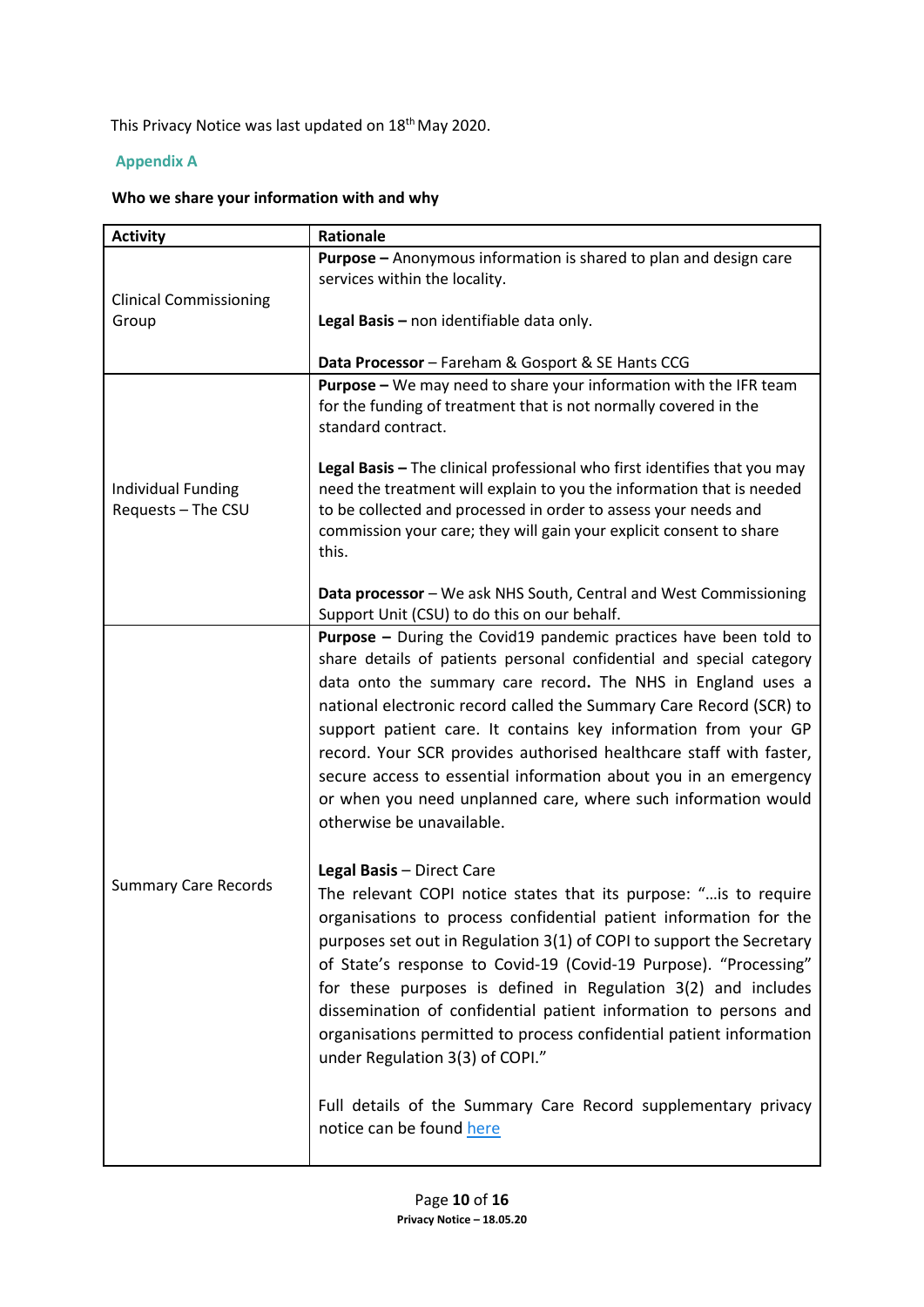|                                                                                                       | Patients have the right to opt out of having their information<br>shared with the SCR by completion of the form which can be<br>downloaded here and returned to the practice. Please note that by<br>opting out of having your information shared with the Summary<br>Care Record could result in a delay care that may be required in an<br>emergency.                                                                                                                                                                                                                                                                                                                                                                                                                                                                                                                                                                                                                                                                                                                                                                                                                                                                 |  |
|-------------------------------------------------------------------------------------------------------|-------------------------------------------------------------------------------------------------------------------------------------------------------------------------------------------------------------------------------------------------------------------------------------------------------------------------------------------------------------------------------------------------------------------------------------------------------------------------------------------------------------------------------------------------------------------------------------------------------------------------------------------------------------------------------------------------------------------------------------------------------------------------------------------------------------------------------------------------------------------------------------------------------------------------------------------------------------------------------------------------------------------------------------------------------------------------------------------------------------------------------------------------------------------------------------------------------------------------|--|
|                                                                                                       | Processor - NHS England and NHS Digital via GP connect                                                                                                                                                                                                                                                                                                                                                                                                                                                                                                                                                                                                                                                                                                                                                                                                                                                                                                                                                                                                                                                                                                                                                                  |  |
| <b>CHIE</b>                                                                                           | Purpose - To provide Healthcare Professionals with complete,<br>accurate and up to date information. This information comes from a<br>variety of sources including GP practices, community providers, acute<br>hospitals and social care providers. CHIE is used by GP out of hours,<br>acute hospital doctors, ambulance service, GPs and others on caring<br>for patients - you may opt out of having your information shared on<br>this system.                                                                                                                                                                                                                                                                                                                                                                                                                                                                                                                                                                                                                                                                                                                                                                      |  |
|                                                                                                       | Legal Basis - This service is for your direct care and in an emergency.                                                                                                                                                                                                                                                                                                                                                                                                                                                                                                                                                                                                                                                                                                                                                                                                                                                                                                                                                                                                                                                                                                                                                 |  |
|                                                                                                       | Data Processor - NHS SCW.                                                                                                                                                                                                                                                                                                                                                                                                                                                                                                                                                                                                                                                                                                                                                                                                                                                                                                                                                                                                                                                                                                                                                                                               |  |
| <b>CHIA</b>                                                                                           | <b>Purpose</b> - Is a database used for analysing trends in population health<br>in order to identify better ways of treating patients. CHIA is a<br>physically separate database, which receives some data from<br>CHIE. Prior to this transfer from CHIE to CHIA patient identifiers are<br>removed from the data. This includes names, initials, addresses, dates<br>of birth and postcodes. NHS numbers are encrypted in the extract and<br>cannot be read. This process is called 'pseudonymisation'. This subset<br>of data does not include information typed in by hand, so there is no<br>possibility of it containing references to family members or other<br>people. It contains only coded entries for things like allergies and<br>prescribed drugs. It is not possible to identify any patient by looking at<br>the 'pseudonymised' data on the CHIA database. People who have<br>access to CHIA do not have access to CHIE. Data in CHIA is used to<br>plan how health and care services will be delivered in future, based on<br>what types of diseases are being recorded and how many are being<br>referred to hospital etc. Data is also used to help research into new<br>treatments for diseases. |  |
|                                                                                                       | Legal basis - You can opt out of this service                                                                                                                                                                                                                                                                                                                                                                                                                                                                                                                                                                                                                                                                                                                                                                                                                                                                                                                                                                                                                                                                                                                                                                           |  |
|                                                                                                       | Data processor - NHS SCW                                                                                                                                                                                                                                                                                                                                                                                                                                                                                                                                                                                                                                                                                                                                                                                                                                                                                                                                                                                                                                                                                                                                                                                                |  |
| <b>General Practice</b><br><b>Extraction Service (GPES)</b><br>Covid-19 Planning and<br>Research data | Purpose : Personal confidential and Special Category data will be<br>extracted at source from GP systems for the use of planning and<br>research for the Covid-19 pandemic emergency period. Requests for<br>data will be required from NHS Digital via their secure NHSX SPOC<br>Covid-19 request process.                                                                                                                                                                                                                                                                                                                                                                                                                                                                                                                                                                                                                                                                                                                                                                                                                                                                                                             |  |
|                                                                                                       | Legal Basis: NHS Digital has been directed by the Secretary of State                                                                                                                                                                                                                                                                                                                                                                                                                                                                                                                                                                                                                                                                                                                                                                                                                                                                                                                                                                                                                                                                                                                                                    |  |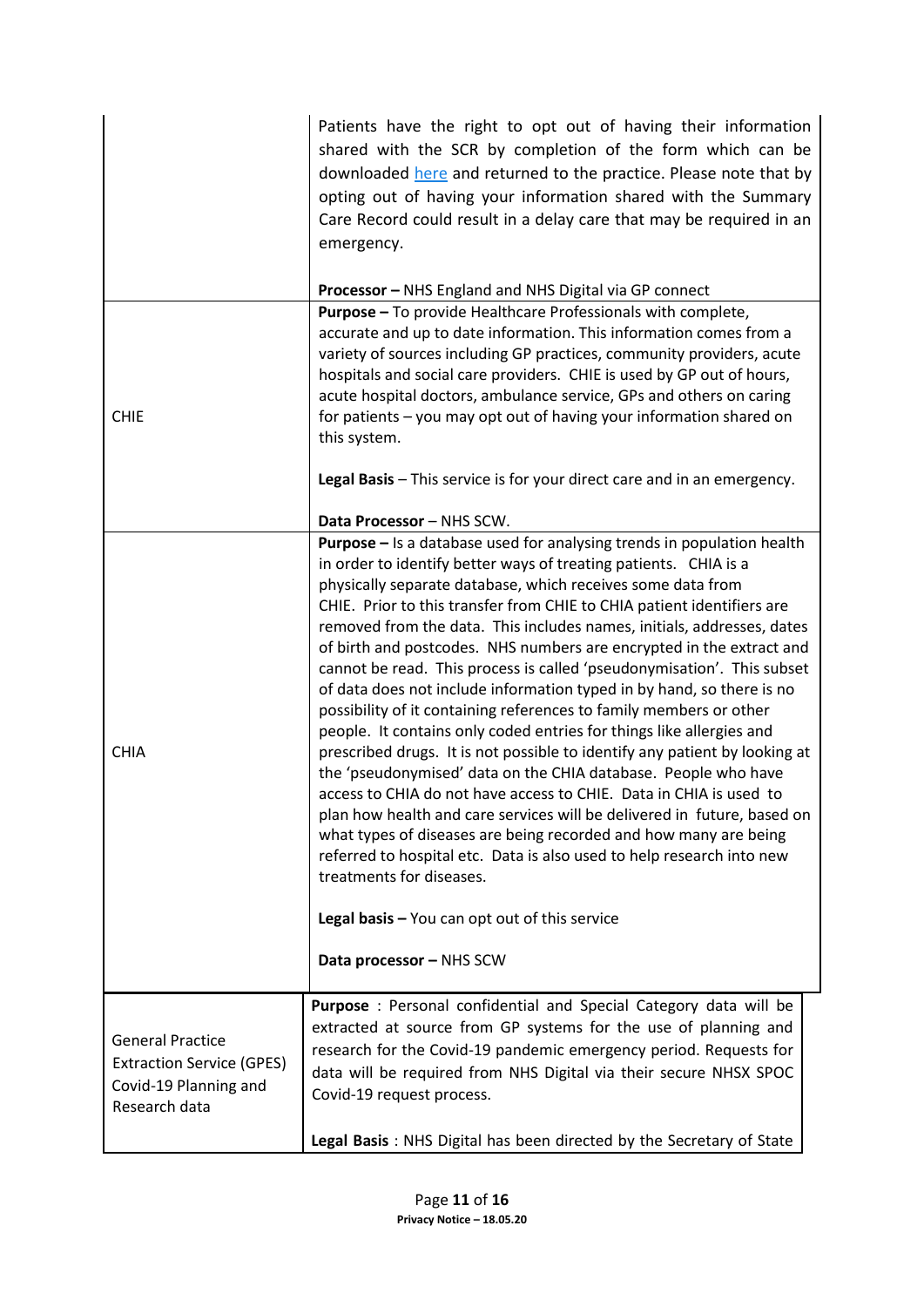|                                                                                                                                                                                                                   | under section 254 of the 2012 Act under the COVID-19 Direction to<br>establish and operate a system for the collection and analysis of the<br>information specified for this service: GPES Data for Pandemic<br>Planning and Research (COVID-19). A copy of the COVID-19 Direction<br>is published here:<br>https://digital.nhs.uk//about-nhs-digital/corporate-information-and-<br>documents/directions-and-data-provision-notices/secretary-of-state-<br>directions/covid-19-public-health-directions-2020<br>Patients who have expressed an opt out preference via Type 1<br>objections with their GP surgery not to have their data extracted for<br>anything other than their direct care will not be party to this data<br>extraction.                                                        |
|-------------------------------------------------------------------------------------------------------------------------------------------------------------------------------------------------------------------|-----------------------------------------------------------------------------------------------------------------------------------------------------------------------------------------------------------------------------------------------------------------------------------------------------------------------------------------------------------------------------------------------------------------------------------------------------------------------------------------------------------------------------------------------------------------------------------------------------------------------------------------------------------------------------------------------------------------------------------------------------------------------------------------------------|
|                                                                                                                                                                                                                   | Processor: NHS Digital                                                                                                                                                                                                                                                                                                                                                                                                                                                                                                                                                                                                                                                                                                                                                                              |
| Other GP practices                                                                                                                                                                                                | Purpose - We will enable other GPs and staff in other GP practices<br>to have access to your medical record to allow you to receive acute<br>medical care within that service.<br>Legal Basis - this service is for your direct care and is fully consented,<br>permission to share your medical record will be gained prior to an<br>appointment being made in the service and again once you are in the<br>consultation.<br>Data processor - Your registered surgery will continue to be                                                                                                                                                                                                                                                                                                          |
|                                                                                                                                                                                                                   | responsible for your full medical record.                                                                                                                                                                                                                                                                                                                                                                                                                                                                                                                                                                                                                                                                                                                                                           |
| <b>Community Nursing -</b><br><b>Complex Care Team</b><br>Diabetes Team<br><b>Home Visiting Service</b><br>Leg Ulcer Service<br><b>Heart Failure Service</b><br>Multi-Disciplinary Team<br><b>District Nurses</b> | Purpose - We will enable the Community Nursing Team to have<br>access to your medical record to allow you to receive care from the<br>community nurses for the services listed.<br>Legal Basis - these services are for your direct care and is fully<br>consented, permission to share your medical record will be gained<br>prior to an appointment being made in the service                                                                                                                                                                                                                                                                                                                                                                                                                     |
| Midwives                                                                                                                                                                                                          | Data processor - Your registered surgery will continue to be                                                                                                                                                                                                                                                                                                                                                                                                                                                                                                                                                                                                                                                                                                                                        |
| Medication/Prescribing                                                                                                                                                                                            | responsible for your full medical record<br>Purpose : Prescriptions containing personal identifiable and health<br>data will be shared with chemists/pharmacies, in order to provide<br>patients with essential medication or treatment as their health needs<br>dictate. This process is achieved either by face to face contact with<br>the patient or electronically. Where patients have specified a<br>nominated pharmacy they may wish their repeat or acute<br>prescriptions to be ordered and sent directly to the pharmacy<br>making a more efficient process. Arrangements can also be made<br>with the pharmacy to deliver medication<br>Legal Basis: Article 6(1)(e); "necessary in the exercise of official<br>authority vested in the controller' And Article 9(2)(h) as stated below |
|                                                                                                                                                                                                                   |                                                                                                                                                                                                                                                                                                                                                                                                                                                                                                                                                                                                                                                                                                                                                                                                     |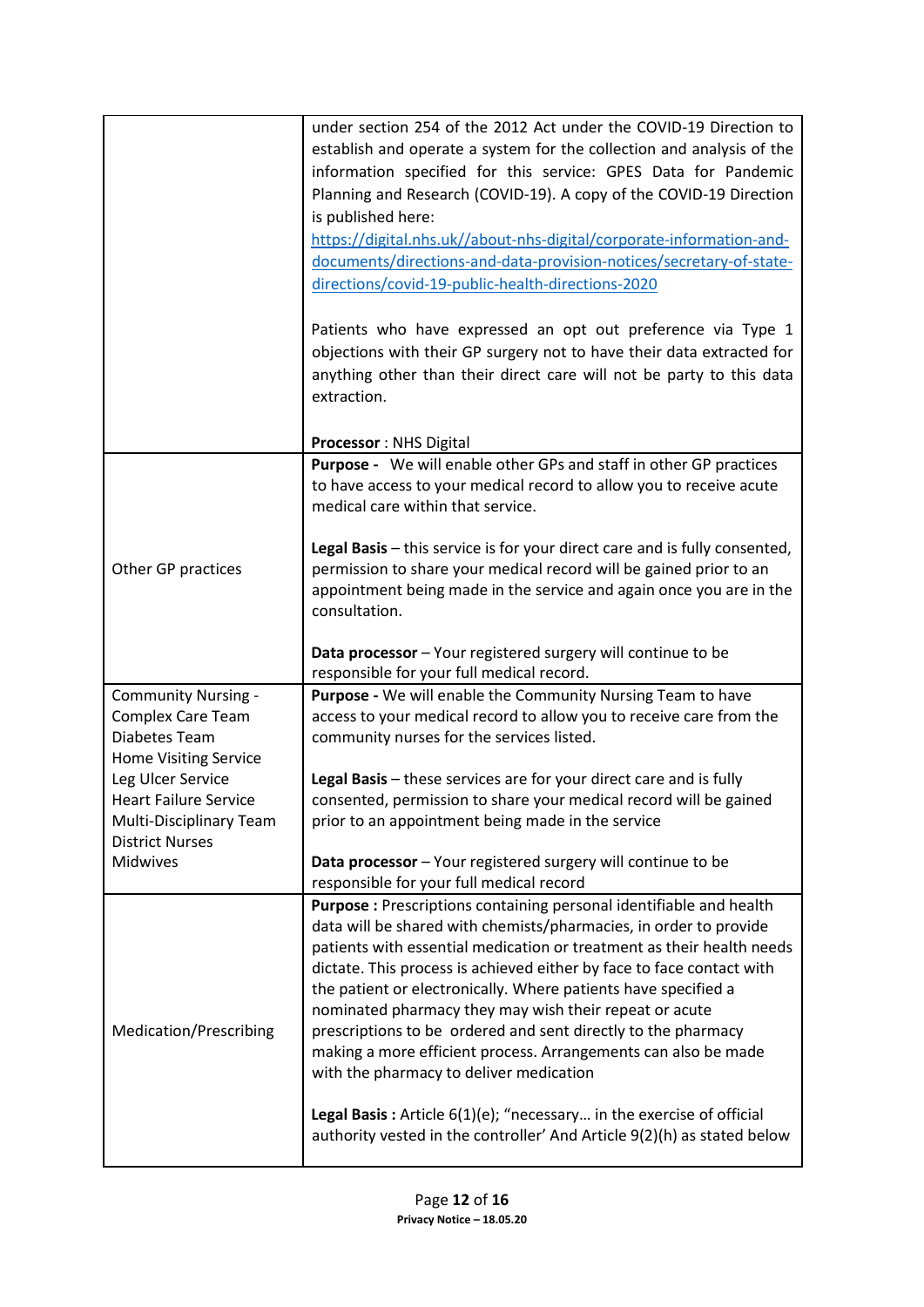| <b>Processor</b> - Pharmacy of choice<br><b>Purpose</b> – to provide monitoring and advice in line with the national                                            |  | Patients will be required to nominate a preferred pharmacy.                    |
|-----------------------------------------------------------------------------------------------------------------------------------------------------------------|--|--------------------------------------------------------------------------------|
|                                                                                                                                                                 |  |                                                                                |
|                                                                                                                                                                 |  |                                                                                |
| directive for prescribing. Anonymous data is collected by the CCG.                                                                                              |  |                                                                                |
| Pharmacists from the CCG<br>Legal Basis - direct care.                                                                                                          |  |                                                                                |
| Data Processor - Fareham & Gosport and SE Hants CCG.                                                                                                            |  |                                                                                |
| Purpose - We share information with health and social care                                                                                                      |  |                                                                                |
| authorities for safeguarding issues.<br>MASH - Multi Agency                                                                                                     |  |                                                                                |
| Safeguarding Board -<br>Legal Basis - Because of public Interest issues, e.g. to protect the                                                                    |  |                                                                                |
| Safeguarding Children<br>safety and welfare of Safeguarding we will rely on a statutory basis                                                                   |  |                                                                                |
| <b>Safeguarding Adults</b><br>rather than consent to share information for this use.                                                                            |  |                                                                                |
| Data Processor - Multi Agency Safeguarding Authorities.                                                                                                         |  |                                                                                |
|                                                                                                                                                                 |  | <b>Purpose</b> – Risk stratification is a process for identifying and managing |
| patients who are at high risk of emergency hospital admission.                                                                                                  |  |                                                                                |
| Risk stratification tools use various combinations of historic                                                                                                  |  |                                                                                |
| information about patients, for example, age, gender, diagnoses and                                                                                             |  |                                                                                |
|                                                                                                                                                                 |  | patterns of hospital attendance and admission and primary care data            |
| collected from GP practice record systems.                                                                                                                      |  |                                                                                |
| GPs will be able to identify which of their patients are at risk in order                                                                                       |  |                                                                                |
| to offer a preventative service to them.                                                                                                                        |  |                                                                                |
|                                                                                                                                                                 |  | Legal Basis - Risk stratification has been approved by the Secretary of        |
| State, through the Confidentiality Advisory Group of the Health<br>Research Authority                                                                           |  |                                                                                |
|                                                                                                                                                                 |  |                                                                                |
|                                                                                                                                                                 |  | NHS England encourages GPs to use risk stratification tools as part of         |
| <b>Risk Stratification</b><br>their local strategies for supporting patients with long-term<br>conditions and to help and prevent avoidable hospital admissions |  |                                                                                |
| and to promote quality improvement in GP practices.                                                                                                             |  |                                                                                |
|                                                                                                                                                                 |  |                                                                                |
| Data Processors - NHS South, Central and West Commissioning<br>Support Unit (CSU) to assist us with providing Risk Stratification                               |  |                                                                                |
| tools.                                                                                                                                                          |  |                                                                                |
| Data Processing activities for Risk Stratification - The GP practice                                                                                            |  |                                                                                |
| instructs its GP IT system supplier to provide primary care data                                                                                                |  |                                                                                |
| identifiable by your NHS Number.                                                                                                                                |  |                                                                                |
|                                                                                                                                                                 |  | Opting Out - If you do not wish information about you to be included           |
| in our risk stratification programme, please contact the GP Practice.                                                                                           |  |                                                                                |
| They can add a code to your records that will stop your information                                                                                             |  |                                                                                |
| from being used for this purpose. Further information about risk<br>stratification is available                                                                 |  |                                                                                |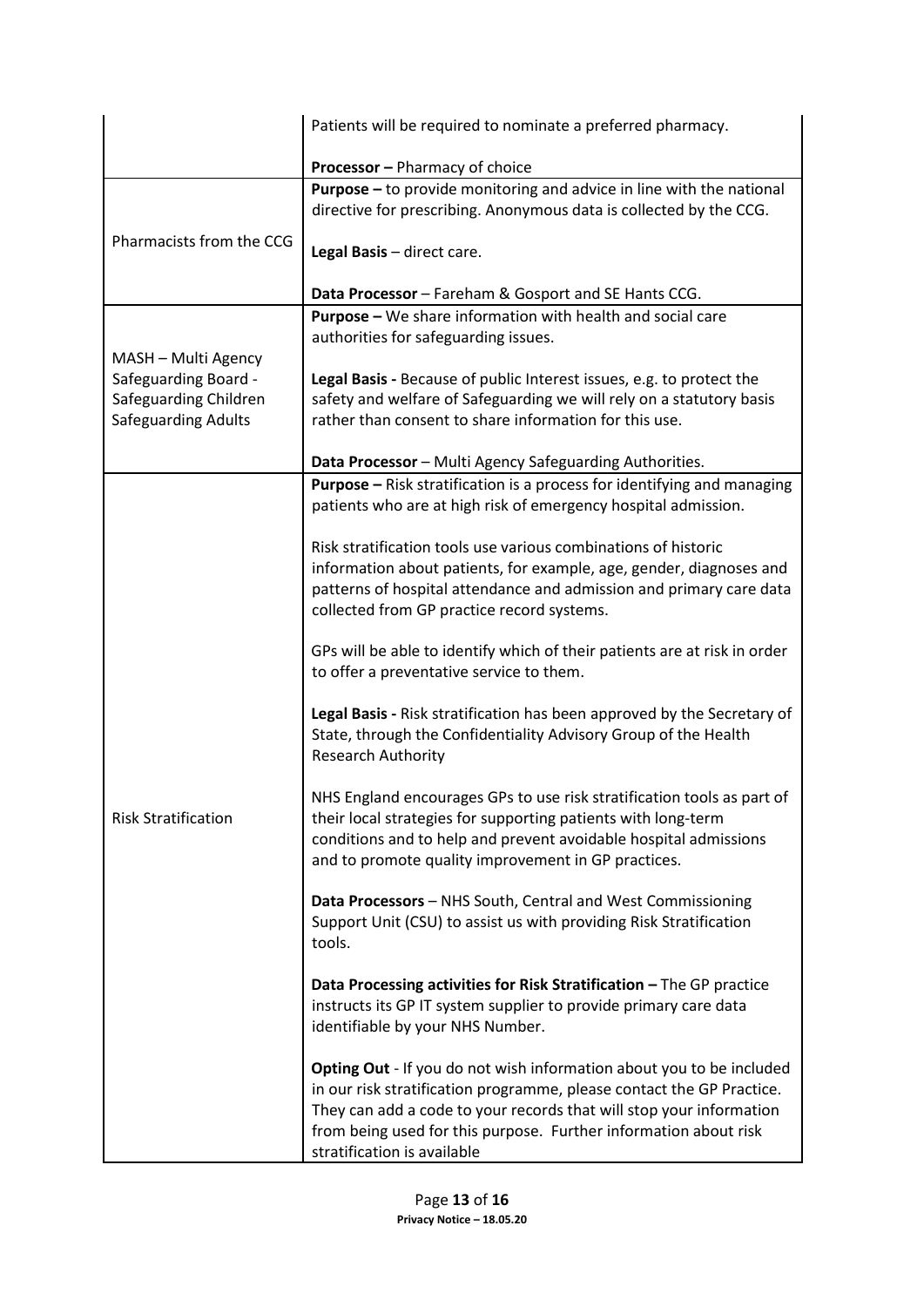|                                                                   | from:https://www.england.nhs.uk/ourwork/tsd/ig/risk-stratification/                                                                                                                                                                                                                                                                                                                                                                                                                |
|-------------------------------------------------------------------|------------------------------------------------------------------------------------------------------------------------------------------------------------------------------------------------------------------------------------------------------------------------------------------------------------------------------------------------------------------------------------------------------------------------------------------------------------------------------------|
| Quality monitoring,<br>concerns and serious<br>incidents          | Purpose - We need to ensure that the health services you receive<br>are safe, effective and of excellent quality. Sometimes concerns are<br>raised about the care provided or an incident has happened that we<br>need to investigate. You may not have made a complaint to us<br>directly but the health care professional looking after you may<br>decide that we need to know in order to help make improvements.                                                               |
|                                                                   | Legal Basis - The health care professional raising the concern or<br>reporting the incident should make every attempt to talk to you<br>about this and gain your consent to share information about you<br>with us. Sometimes they can do this without telling us who you<br>are. We have a statutory duty under the Health and Social Care Act<br>2012, Part 1, Section 26, in securing continuous improvement in the<br>quality of services provided.                            |
|                                                                   | Data processor - We share your information with health care<br>professionals that may include details of the care you have received<br>and any concerns about that care. In order to look into these<br>concerns we may need to talk to other organisations such as<br>Fareham & Gosport and SE Hants CCG as well as other Public bodies<br>and Government agencies such as NHS Improvement, the Care<br>Quality Commission, NHS England as well as the providers of your<br>care. |
| Commissioning, planning,<br>contract monitoring and<br>evaluation | Purpose - We share aggregated, anonymous, patient data about<br>services we have provided.                                                                                                                                                                                                                                                                                                                                                                                         |
|                                                                   | Legal Basis - Our legal basis for collecting and processing information<br>for this purpose is statutory. We set our reporting requirements as<br>part of our contracts with NHS service providers and do not ask them<br>to give us identifiable data about you.                                                                                                                                                                                                                  |
|                                                                   | If patient level data was required for clarity and extensive evaluation<br>of a service, consent will be gained for the surgery to share this<br>information.                                                                                                                                                                                                                                                                                                                      |
|                                                                   | Data Processor - Various organisations, CCG, third party<br>organisations commissioned by the NHS to perform actuarial<br>services, NHS England                                                                                                                                                                                                                                                                                                                                    |
|                                                                   | eConsult - anonymised aggregated numbers of contacts are shared<br>for the online consultation tool.                                                                                                                                                                                                                                                                                                                                                                               |
| <b>National Registries</b>                                        | National Registries (such as the Learning Disabilities Register) have<br>statutory permission under Section 251 of the NHS Act 2006, to<br>collect and hold service user identifiable information without the<br>need to seek informed consent from each individual service user.                                                                                                                                                                                                  |
| <b>Care Quality Commission</b>                                    | CQC has powers under the Health and Social Care Act 2008 to access<br>and use information where they consider it is necessary to carry out<br>their functions as a regulator.<br>CQC relies on its legal powers to access information rather than                                                                                                                                                                                                                                  |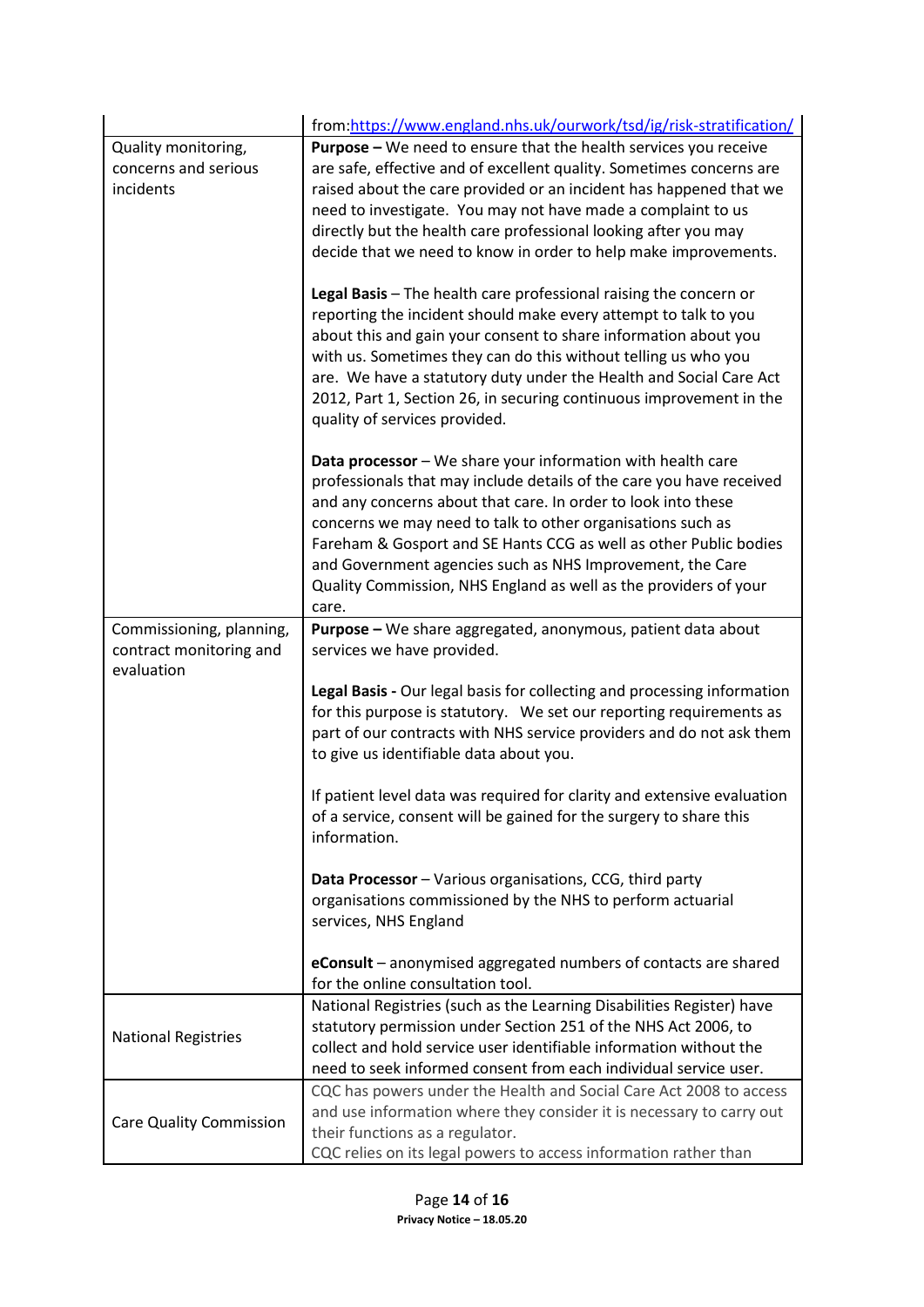|                                                     | consent, therefore may use its powers to access records even in<br>cases where objections have been raised.<br>CQC Privacy Notice is <b>available on the CQC website</b>                                                                                                                                                                                                                                                                                                                                       |
|-----------------------------------------------------|----------------------------------------------------------------------------------------------------------------------------------------------------------------------------------------------------------------------------------------------------------------------------------------------------------------------------------------------------------------------------------------------------------------------------------------------------------------------------------------------------------------|
| Surveys and asking for<br>your feedback             | Sometimes we may offer you the opportunity to take part in a survey<br>that the practice is running. We will not generally ask you to give us<br>any personal confidential information as part of any survey.<br>Legal Basis - you are under no obligation to take part and where you<br>do, we consider your participation as consent to hold and use the<br>responses you give us.                                                                                                                           |
|                                                     | Data Processor - Survey Monkey, We love surveys                                                                                                                                                                                                                                                                                                                                                                                                                                                                |
|                                                     | Purpose - To support research oriented proposals and activities in<br>our commissioning system                                                                                                                                                                                                                                                                                                                                                                                                                 |
| Research                                            | Legal Basis - Your consent will be obtained by the organisation<br>holding your records before identifiable information about you is<br>disclosed for any research. If this is not possible then the<br>organisation wishing to use your information will need to seek<br>formal approval from The Independent Group Advising on the<br>Release of Data (IGARD) Digital NHS UK - IGARD<br>We may write to you offering you the opportunity to take part in<br>research, for which your consent will be sought. |
|                                                     | Purpose - To support disease monitoring and health prevention for                                                                                                                                                                                                                                                                                                                                                                                                                                              |
|                                                     | specific patients                                                                                                                                                                                                                                                                                                                                                                                                                                                                                              |
| Screening                                           | Legal Basis - Your consent is sought either implicitly or explicitly. You<br>are invited to be screened either by the practice or the screening<br>provider directly. You can choose to consent or dissent at any point<br>in the screening.                                                                                                                                                                                                                                                                   |
|                                                     | Purpose - To support disease monitoring and health prevention for<br>specific patients                                                                                                                                                                                                                                                                                                                                                                                                                         |
| Hampshire County<br>Council                         | Legal Basis - Your consent is sought either implicitly or explicitly. You<br>are invited to be screened either by the practice or the screening<br>provider directly. You can choose to consent or dissent at any point<br>in the screening.                                                                                                                                                                                                                                                                   |
|                                                     | Purpose - The Practice may use the services of additional<br>organisations (other than those listed above), who will provide<br>additional expertise to support the Practice.                                                                                                                                                                                                                                                                                                                                  |
| Other organisations who<br>provide support services | Legal Basis - We have entered into contracts with other<br>organisations to provide some services for us or on our behalf.                                                                                                                                                                                                                                                                                                                                                                                     |
| for us                                              | <b>Confidential</b> - Restore Datashred provide confidential waste<br>destruction services                                                                                                                                                                                                                                                                                                                                                                                                                     |